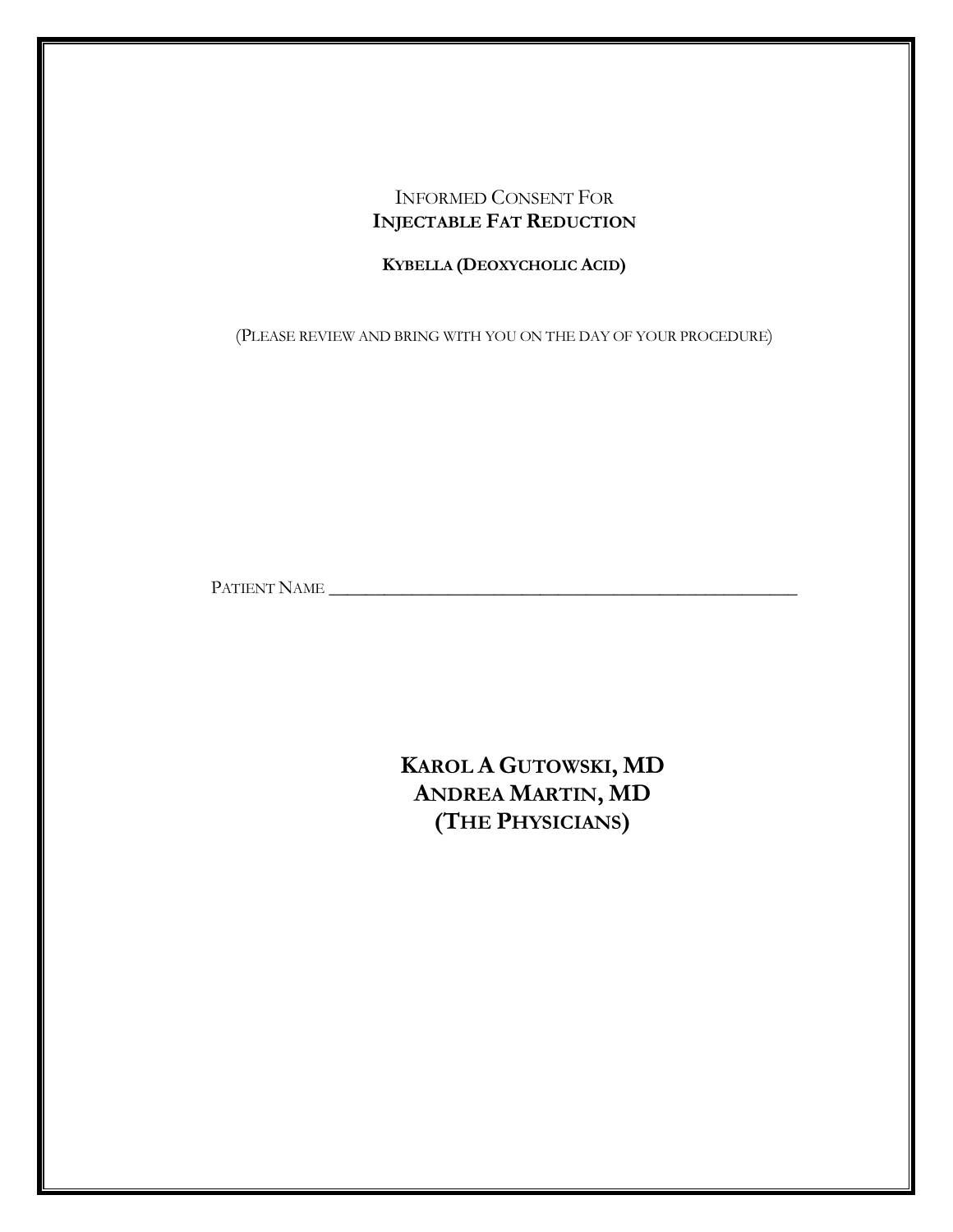#### **INSTRUCTIONS**

This is an informed-consent document which has been prepared to help inform you concerning fat reduction with an injectable medication, its risks, and alternative treatments. It is important that you read this information carefully and completely. Please initial each page, indicating that you have read the page and sign the consent for this procedure as proposed by your plastic surgeon(s).

### **INTRODUCTION**

**Kybella** is a medication that is injected under the skin to disrupt fat cells and reduce the amount of fat in the treated are. The current FDA approved use is for the area under the chin (double chin). Use of **Kybella** in other areas is considered "off-label" and safety and effectiveness is not known. It may take 1 to 2 months to see the final results and typically 2 to 4 treatments are needed. In some cases, there may be no improvement in the treated area. The results are expected to be long-lasting but depend on other factors such as aging and your individual body weight and composition.

### **ALTERNATIVE TREATMENTS**

Alternatives include not performing the treatment at all. Other alternative treatments which vary in sensitivity, effect and duration include nonsurgical fat reduction with heat energy or cold therapy, liposuction, and surgical fat removal.

**Disclaimer of "Off-Label" use –** Currently, **Kybella** is approved for use in the fatty tissue under the chin. However, once a product is FDA approved, it may be used in other areas of the face and body as determined by a medical professional. Therefore, **Kybella** may include off-label use in an effort to give the best result possible.

### **RISKS OF FAT REDUCTION INJECTIONS**

Every procedure involves a certain amount of risk, and it is important that you understand the risks involved. An individual's choice to undergo this procedure is based on the comparison of the risk to potential benefit. Although the majority of patients do not experience the following complications, you should discuss each of them to make sure you understand the risks, potential complications, and consequences of fat reduction injections.

**Pain - Kybella** is injected into the skin using a fine needle to reduce injection discomfort. You may choose to anesthetize the treatment area either topically, with a local block or both. Pain and tenderness should be expected AFTER treatment and is usually temporary, resolving in 3 to 7 days Please consult your physician about pain management.

**Skin Disorders -** It is common to have a temporary redness, bruising, and swelling following a treatment. This will usually subside after several days to a week. Minimize exposure of treated areas to excessive sunlight, UV lamp exposure, and extreme cold weather until any swelling and redness have disappeared. Avoid use of alcohol for the next 24 hours. While very rare, scarring can occur following treatment. Occasionally, treatment may produce nodules under the skin which might be seen or felt by the patient. These typically resolve over time but may require further treatment.

**Bleeding and bruising -** Pinpoint bleeding is rare but can occur following treatments. Bruising is common following treatments. Rarely, bruising can last for weeks or months and might even be permanent. Patients using Aspirin, Ibuprofen, Advil, Motrin, Nuprin, Aleve, garlic, Gingko Biloba, Vitamin E, or blood thinners have an increased risk of bleeding or bruising at the injection site.

**Unsatisfactory results -** There is the possibility of a poor or inadequate response from **Kybella** injections. There might be an uneven appearance of the treated areas. In most cases this uneven appearance can be corrected by more injections in the same or nearby areas. In some cases, though, this uneven appearance can persist for several weeks or months. The practice of medicine is not an exact science. Although, good results are expected, there is no guarantee or warranty expressed or implied, on the results that may be obtained. Additional injections may be necessary. Surgical procedures or treatments may be needed to improve results after injection.

Page 2 of 6 **Patient Initials 200122 Patient Initials** 200122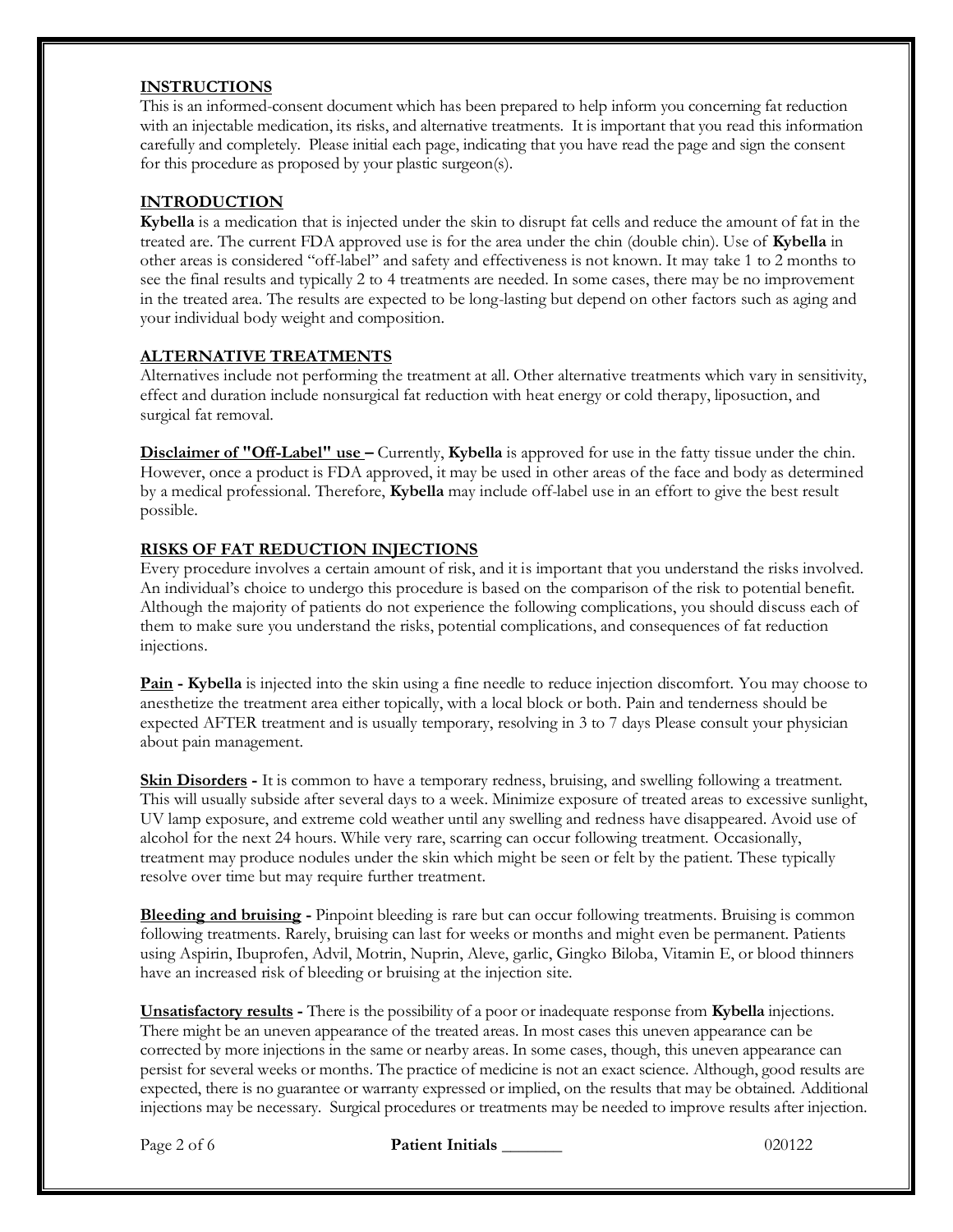**Allergic reactions - Kybella** should not be used in individuals with a known previous history of reactions. In rare cases, local allergies to tape, preservatives used in cosmetics or topical preparations have been reported. Systemic reactions (which are more serious) may result from prescription medicines.

**Hair loss in treatment area –** It is possible that there may be hair loss in the area that is treated with **Kybella**. The hair may return after a few months, but it is possible that the hair loss may be permanent.

**Infection -** Although infection following **Kybella** injections is rare, bacterial, fungal, and viral infections can occur. Additional treatments or antibiotics may be needed. Most cases are easily treatable but, in rare cases, permanent scarring in the area can occur.

**Swelling** - Some swelling (edema) is common after **Kybella** injection and tends to resolve in a few days. In rare cases, swelling may last a few weeks or months.

**Lumps and tissue irregularities** - Some lumps or irregularities are possible but usually resolve with time or gentle massage.

**Damage to deeper structures** – **Although extremely unlikely, deeper structures such as nerves, and blood vessels, may be damaged during injection.** 

**Asymmetry** - The human body is normally asymmetrical with respect to structural anatomy and function. There can be a variation from one side to the other in terms of the response to **Kybella** injection.

**Pain**- Discomfort associated with **Kybella** injections is common and resolves after a few days.

**Unknown risks** - The long-term effect of this treatment on tissue is unknown. There is the possibility of additional risk factors may be discovered.

**Long-term effects**- Subsequent alterations in appearance may occur as the result of aging, weight loss of gain, sun exposure, or other circumstances not related to this treatment. This procedure does not stop the aging process or produce permanent tightening of the skin. Future surgery or other treatments may be necessary.

**Pregnancy and nursing mothers**- Animal reproduction studies have not been performed to determine if **Kybella** injections could produce fetal harm. It is not known if **Kybella** can be excreted in human milk.

**Nerve Injury** – Although rare, nerves around the treatment area may be affected by the injection resulting muscle weakness which can cause asymmetry or difficulty swallowing. This is temporary and not life threatening.

#### **HEALTH INSURANCE**

Most health insurance companies exclude coverage for cosmetic surgical procedures and treatments or any complications that might occur from the same. Please carefully review your health insurance subscriber information pamphlet.

#### **ADDITIONAL TREATMENT NECESSARY**

There are many variable conditions in addition to risk and potential complications that may influence the longterm result of treatment. Even though risks and complications occur infrequently, the risks cited are the ones that are particularly associated with **Kybella** injections. Other complications and risks can occur but are even more uncommon. Should complications occur, additional surgery or other treatments may be necessary. The practice of medicine and surgery is not an exact science. Although good results are expected, there is no guarantee or warranty expressed or implied, on the results that may be obtained.

#### **FINANCIAL RESPONSIBILITIES**

Page 3 of 6 **Patient Initials \_\_\_\_\_\_\_** 020122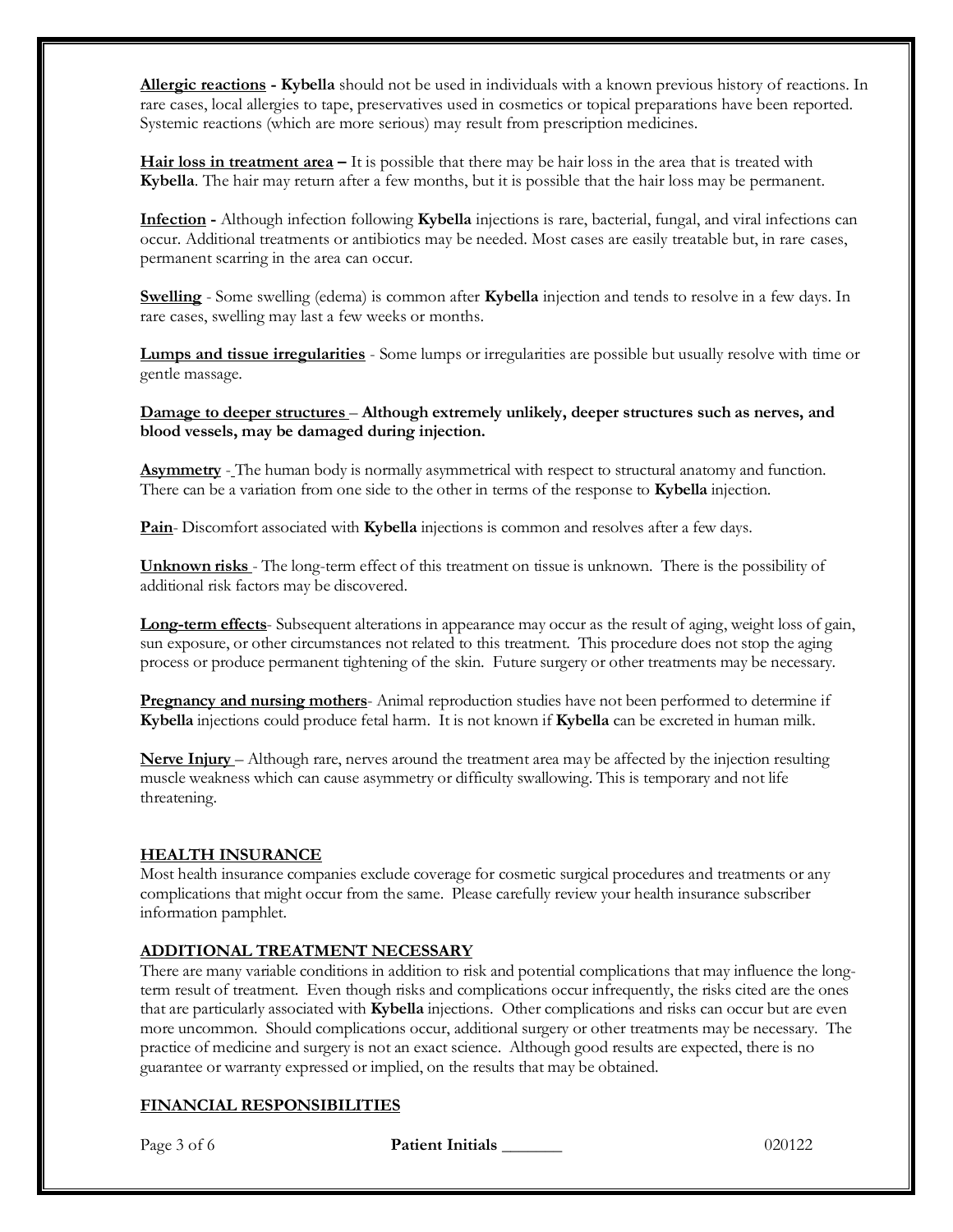The cost of injection may involve several charges. This includes the professional fee for the injections, follow up visits to monitor the effectiveness of the treatment, and the cost of the material itself. It is unlikely that injections to treat cosmetic problems would be covered by your health insurance. Additional costs of medical treatment would be your responsibility should complications develop from this treatment.

#### **DISCLAIMER**

Informed-consent documents are used to communicate information about the a condition along with disclosure of risks and alternative forms of treatment(s). The informed-consent process attempts to define principles of risk disclosure that should generally meet the needs of most patients in most circumstances.

However, informed consent documents should not be considered all-inclusive in defining other methods of care and risks encountered.

Informed-consent documents are not intended to define or serve as the standard of medical care. Standards of medical care are determined based on all of the facts involved in an individual case and are subject to change as scientific knowledge and technology advance and as practice patterns evolve.

**It is important that you read the above information carefully and have all your questions answered before signing the consent on the next page.**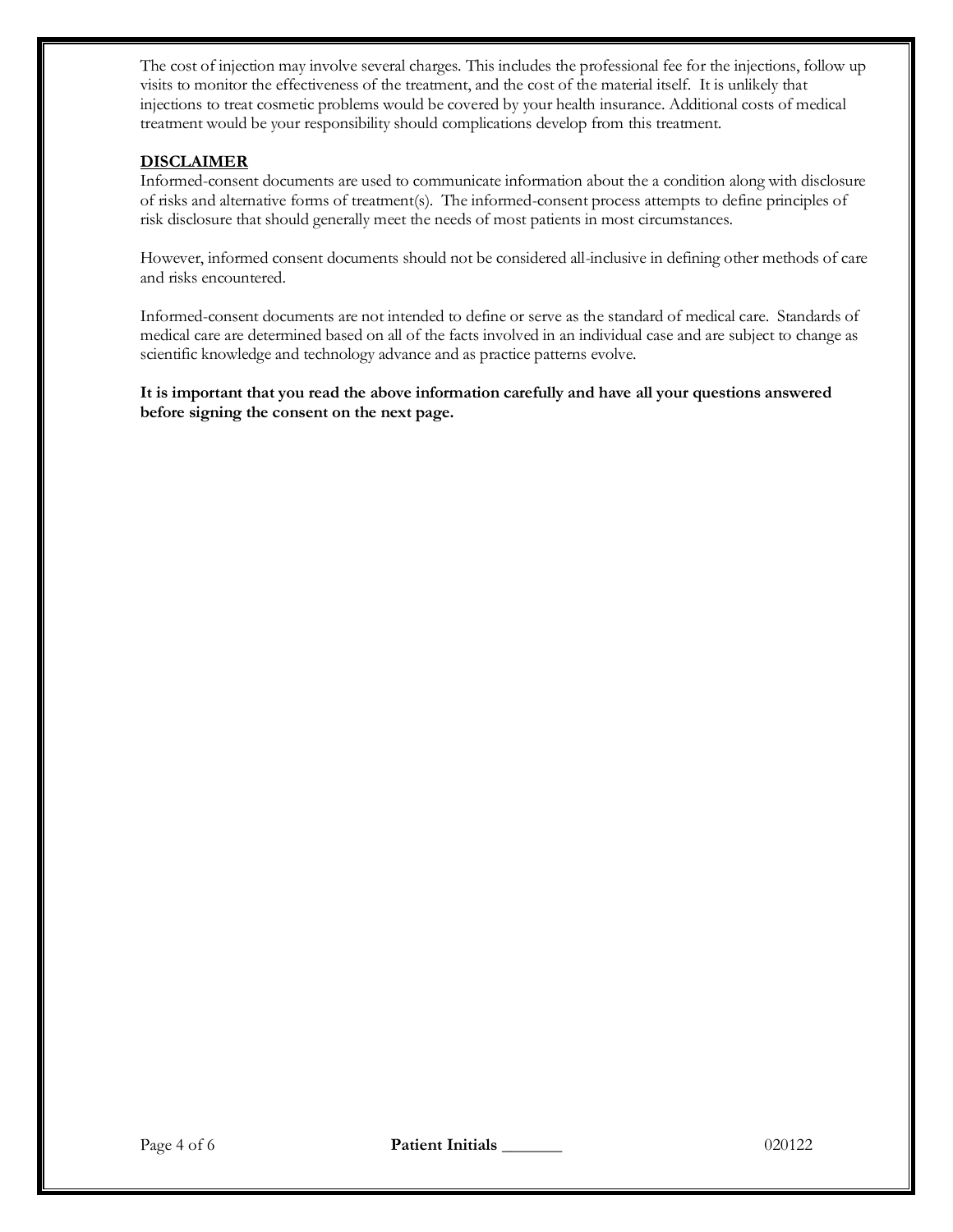### **CONSENT FOR SURGERY/ PROCEDURE or TREATMENT**

1. I hereby authorize The Physicians and such assistants as may be selected to perform the following procedure or treatment:

## **Fat Reduction Injection KYBELLA (DEOXYCHOLIC ACID)**

#### I have received the following information sheet: **INFORMED CONSENT for INJECTABLE FAT REDUCTION**

- 2. I consent to the administration of such anesthetics considered necessary or advisable. I understand that all forms of anesthesia involve risk and the possibility of complications, injury, and sometimes death.
- 3. I acknowledge that no guarantee has been given by anyone as to the results that may be obtained.
- 4. I consent to the photographing or televising of the operation(s) or procedure(s) to be performed, including appropriate portions of my body, for medical, scientific, or educational purposes, provided my identity is not revealed by the pictures.
- 5. For purposes of advancing medical education, I consent to the admittance of observers to the operating room.
- 6. I consent to the disposal of any tissue, medical devices or body parts which may be removed.
- 7. I authorize the release of my Social Security number to appropriate agencies for legal reporting and medical-device registration, if applicable.

## 8. IT HAS BEEN EXPLAINED TO ME IN A WAY THAT I UNDERSTAND:

- a. THE ABOVE TREATMENT OR PROCEDURE TO BE UNDERTAKEN
- b. THERE MAY BE ALTERNATIVE PROCEDURES OR METHODS OF TREATMENT
- c. THERE ARE RISKS TO THE PROCEDURE OR TREATMENT PROPOSED

\_\_\_\_\_\_\_\_\_\_\_\_\_\_\_\_\_\_\_\_\_\_\_\_\_\_\_\_\_\_\_\_\_\_\_\_\_\_\_\_\_\_\_\_\_\_\_\_\_\_\_\_\_\_\_\_\_\_\_\_\_\_\_\_\_\_\_\_\_\_

I CONSENT TO THE TREATMENT OR PROCEDURE AND THE ABOVE LISTED ITEMS  $(1-8)$ .

I AM SATISFIED WITH THE EXPLANATION.

Patient or Person Authorized to Sign for Patient

Date\_\_\_\_\_\_\_\_\_\_\_\_\_\_\_\_\_\_\_\_\_\_ \_\_\_\_\_\_\_\_\_\_\_\_\_\_\_\_\_\_\_\_\_\_\_\_\_\_\_\_\_\_Witness

Page 5 of 6 **Patient Initials 1996 Patient Initials** 20122